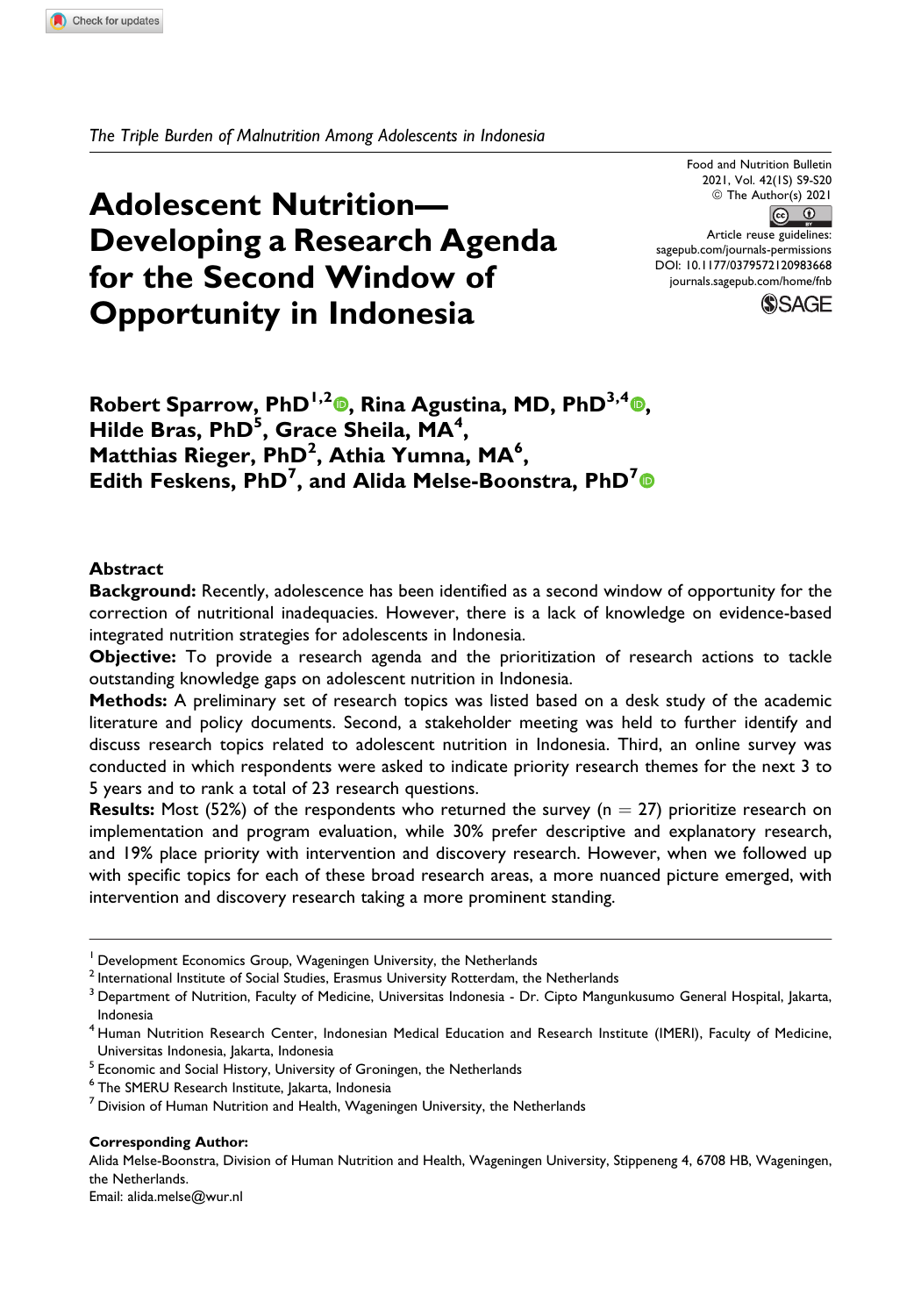**Conclusions:** In order to support the design, implementation, and effectiveness of integrated nutrition programs for Indonesian adolescents, in-depth studies should question the best intervention strategies, modes of delivery, and long-term outcomes, while nationwide and disaggregated data should investigate associations and trends over time and identify vulnerable groups.

### **Keywords**

adolescents, nutrition, Indonesia, research agenda

### **Introduction**

Sustainable Development Goal no. 2, "Zero Hunger," aims to ensure universal access to safe, nutritious, and sufficient food all year round by the year 2030 and specifically includes the target of addressing the nutritional needs of adolescent girls. Adolescents and youth, particularly girls and young women, are increasingly seen as driving forces for global health and international development. Investments in the capabilities of the world's 1.2 billion adolescents of 10 to 19 years of age are considered to be vital to the United Nations' (UN) Sustainable Development Agenda, yielding high social and economic returns.<sup>1</sup>

Adolescence is characterized by profound physical growth and cognitive and socioemotional development, which are heavily influenced by an individual's social, economic, and cultural environment.<sup>2</sup> Adequate nutrition during this critical age period is associated with the improved health and development of the future adult population, as well as that of their future offspring, bringing potential intergenerational benefits.<sup>3</sup> Following the first window of opportunity to correct malnutrition in the first 1000 days of life, adolescence has been identified as a second window of opportunity for the correction of nutritional inadequacies and insufficient growth from childhood.<sup>4</sup>

Indonesia is undergoing a rapid nutrition transition, resulting in a triple burden of malnutrition, with persistent stunting and anemia on the one hand and increased overweight and noncommunicable diseases on the other. Dietary risks are the leading contributors to the burden of disability-adjusted life-years (DALYs) in Indonesia, accounting for  $13.6\%$  of DALYs in 2016.<sup>5</sup> Adolescence is an important period in life for the internalization of long-term lifestyle habits.

Adolescent nutrition has, however, generally been a neglected area both in research and policy nationally as well as globally. Today's adolescents are more exposed to nutritional risks, harmful behavior, lack of physical activity, smoking and substance use, sexually transmitted diseases, and other risks than in the past and face new challenges in a changing technological context.<sup>6,7</sup>

With the onset of a nutrition transition in Indonesia, an appropriate research agenda needs to be set out to guide effective interventions to address adolescent nutrition. To do this, the aim of this article is to provide a research agenda by prioritizing research actions to tackle the outstanding knowledge gaps in Indonesia. As outlined in the next section, the research agenda is anchored in a set of interlinked trajectories that, together, define an adolescent's transition to adulthood. The subsequent section then discusses the research themes, topics, and questions that follow. Finally, based on stakeholder engagement (through a stakeholder workshop, focus group discussions, and an online survey), we translate these research questions into a specific research agenda for Indonesia.

# **Transition to Adulthood: Interlinked Trajectories**

During the transition to adulthood, the nutritional trajectories (eg, nutritional status, dietary intake) of adolescents are interwoven with social and economic trajectories, including education, family formation, and labor participation, which sets them apart from younger children and adults (Figure 1). These trajectories are influenced by the household and immediate context, including that of the food system and sociocultural setting.<sup>8</sup> Understanding of the interconnections between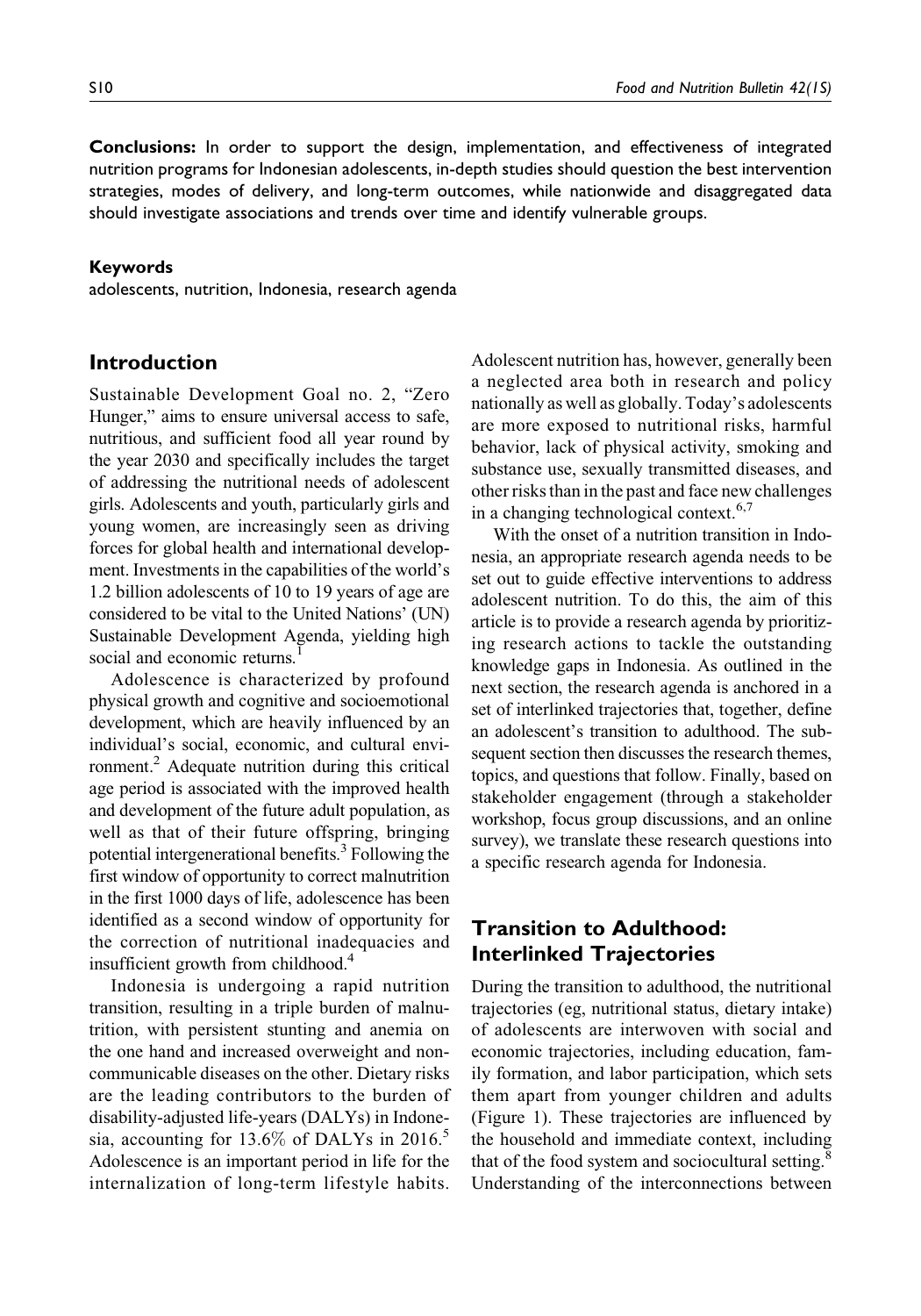

**Figure 1.** An impression of the intricate relationships between the social, economic, and nutritional trajectories of adolescents in a life course perspective.

these trajectories is crucial when setting a research agenda for adolescent nutrition.

The "nutrition trajectories" refer to the increased nutrient requirements during the transformation from puberty to adulthood and parenthood, which in girls is reflected by a gain in pelvic width, mammary and uterine tissue, and adipose tissue and depends more on sexual maturation than chronological age.<sup>7</sup> The main landmarks of female pubertal development are the visible start of breast development, indicating the onset of the growth spurt (occurring at 10 to 14 years of age), and the associated first menstrual bleeding: the menarche, occurring at 11 to 16 years of age. $9-11$  Girls who live under less favorable circumstances generally experience menarche at a later age.<sup>12</sup> Age at menarche (AAM) is an important landmark in adolescent girls, both nutritionally and socially.<sup>10,11</sup> Most height is gained 1 to 1.5 years before menarche, but additional height and the growth of pelvic bones, critical for the prevention of obstructed labor, is gained just before menarche and over a period of 4.7 years after menarche.<sup>13,14</sup> Up to 20% of total height and 45% of bone mass are achieved during adolescence, with a peak ponderal growth

velocity that nearly matches growth during infancy; therefore, this life period may offer the possibility for catch-up growth from malnutrition suffered during childhood. Age at menarche is not only associated with early life factors but also reflects future health.<sup>15</sup> Early menarche (before 11 years of age) increases the risk of abdominal type obesity, glucose intolerance and insulin resistance, cardiovascular risk, coronary heart disease, and increased cancer mortality (especially breast cancer). Women with earlier menarche also attain a shorter height than women with a normal AAM.<sup>16,17</sup> Early menarche in regions where fertility is high, especially in low- and middle-income countries (LMICs), may be associated with pregnancy in adolescence. Teenage pregnancy puts female adolescents at a greater disadvantage due to the increased nutritional requirements brought about by pregnancy on top of their own requirements, resulting in slowing and stunting a girl's growth and leading to a higher risk of complications and mortality for mother and child and poorer birth outcomes.18-20 Late menarche (above 16 years of age), on the other hand, increases the risk of osteoporosis, adolescent depression, and symptoms of social anxiety.<sup>21</sup>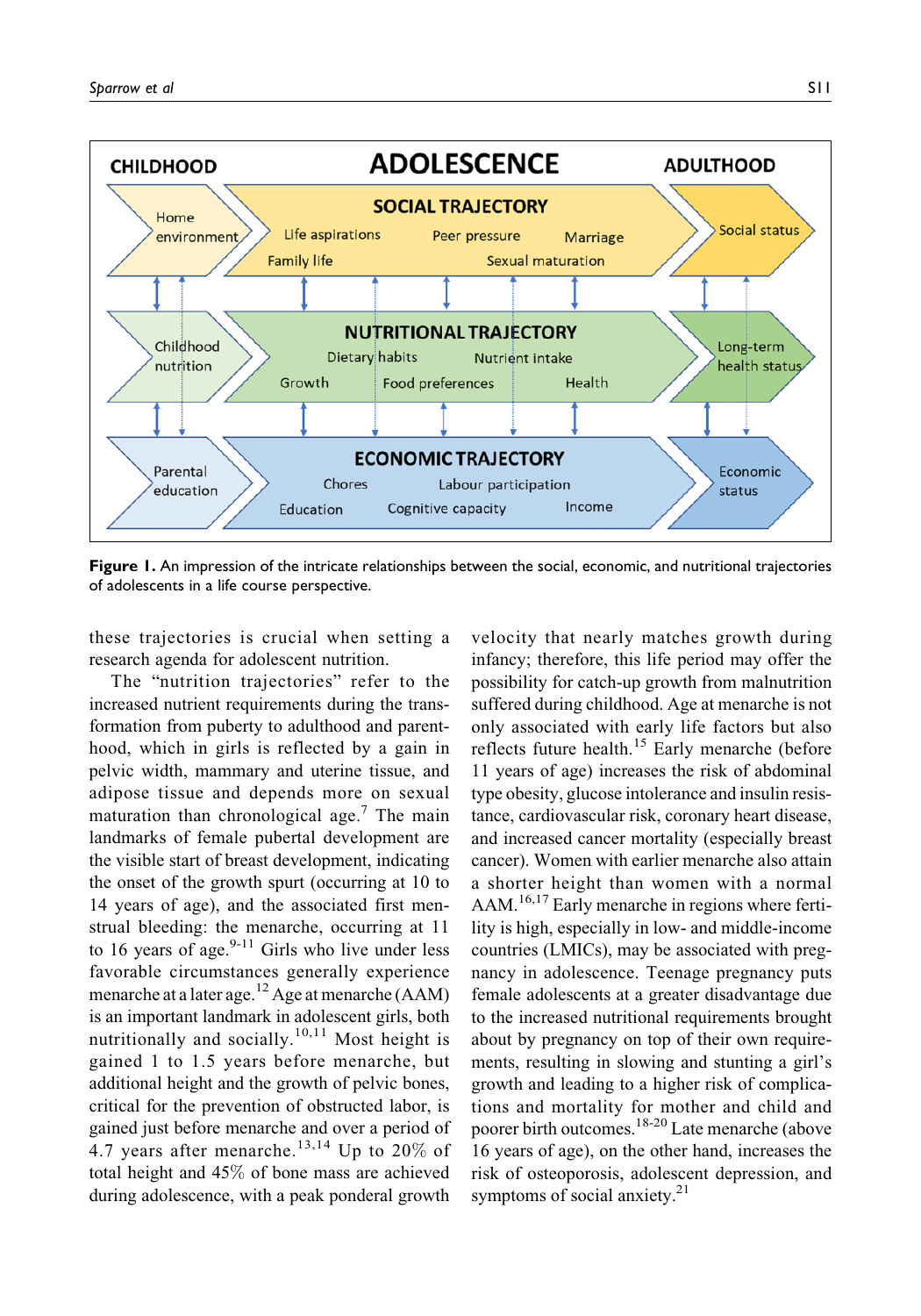It is generally recognized that optimizing the nutritional status of adolescent girls is essential for their own health, as well as that of their offspring. There are, however, many knowledge gaps in adolescent nutrition. There is a general lack of information on dietary practices, nutrient intakes and behaviors, and a key evidence gap on the optimal timing (before or after AAM) for nutrition interventions. $2^{2-24}$  Of interest is also the possible competition for nutrients between the pregnant adolescent and her fetus. Birth weight may be compromised when the adolescent growth spurt continues during pregnancy. Early pregnancies are also assumed to affect the growth of adolescents themselves,  $17,25,26$  but the mechanism is not fully understood.<sup>27</sup> In view of the different growth patterns of boys during pubertal development, it is unknown whether boys would benefit as much as girls from nutritional interventions, although good nutrition for boys is an important goal on its own. A recent systematic review on evidence-based adolescent nutrition interventions underscored the importance of improving nutrition, combined with other interventions during this critical age. As yet, there is a paucity of trials from LMICs.<sup>28</sup>

"Social trajectories" refer to the pathways which adolescents follow throughout their education and family formation (eg, marriage and pregnancies). The most immediate social context for most individuals, including adolescents, is the family or household where, due to the status of the adolescents, inequalities may exist in the allocation of resources to adolescents according to their age, gender, or birth order, depriving them of necessary foods and nutrients.<sup>29,30</sup> Cultural norms and practices often lie at the base of such inequalities, and gender, in combination with age and birth order, seems to be important in determining children's and youngsters' nutritional status, with earlier born children and boys found to be favored in many Asian regions. $31-34$ 

Recent research, using a life course perspective, increasingly shows the linkages between infant and childhood disadvantage and adolescent and young adult outcomes. Existing research has established that poor nutritional status at age 3 is linked to lower grade attainment and poorer cognitive skills in adulthood.<sup>35</sup> Poor health and nutrition impact children's educational attainment because they reduce their time in school and their learning during that time.<sup>36</sup> The long-term effects of socioenvironmental factors on improved cognition are highlighted by Prado et al, suggesting that interventions focused on biomedical determinants need to be complemented by programs which address socioenvironmental determinants. $37$  A longitudinal study in 4 LMICs also showed a link between malnutrition and noncognitive skills. A higher height-for-age at the age of 7 to 8 was associated with increased self-efficacy, self-esteem, and aspirations at the age of 11 to  $12^{38,39}$  The causality of these associations has not been proven, however, and may well result from common root causes that pertain throughout infancy and childhood.

Another important linkage that needs further investigation is that between nutrition, child marriage, and pregnancy. Globally, 1 in 3 girls in LMICs across the world marries before the age of 18.40,41 Research shows that poverty and food insecurity in the parental home are among the main causes of early marriage. For many poor parents, marrying off a daughter at an early age means one mouth less to feed.<sup>42-44</sup> Child marriage and pregnancy, in turn, directly impact the health of these girls and that of their offspring. Complications from pregnancy and childbirth are the main cause of death among adolescent girls aged 15 to 19 in LMICs.<sup>40</sup> Stillbirths and newborn deaths are 50% higher among the infants of adolescent mothers than they are among mothers between the ages of 20 and 29.<sup>40</sup> Moreover, girls who marry too young do not have the time to be educated, to mature, and to develop their self-esteem and their status in their households, which would allow them to protect their and their children's nutritional status.<sup>41</sup>

It is still largely unknown, however, whether and how nutrition in adolescence, as a second window of opportunity, affects young adult outcomes in education and marriage and entry into parenthood at a (too) early age. The question is how nutrition and socioeconomic outcomes mutually influence each other and whether the so-called "bundles of disadvantage" are determined by the same factors, such as gender and birth order.<sup>45</sup> In addition, depending on their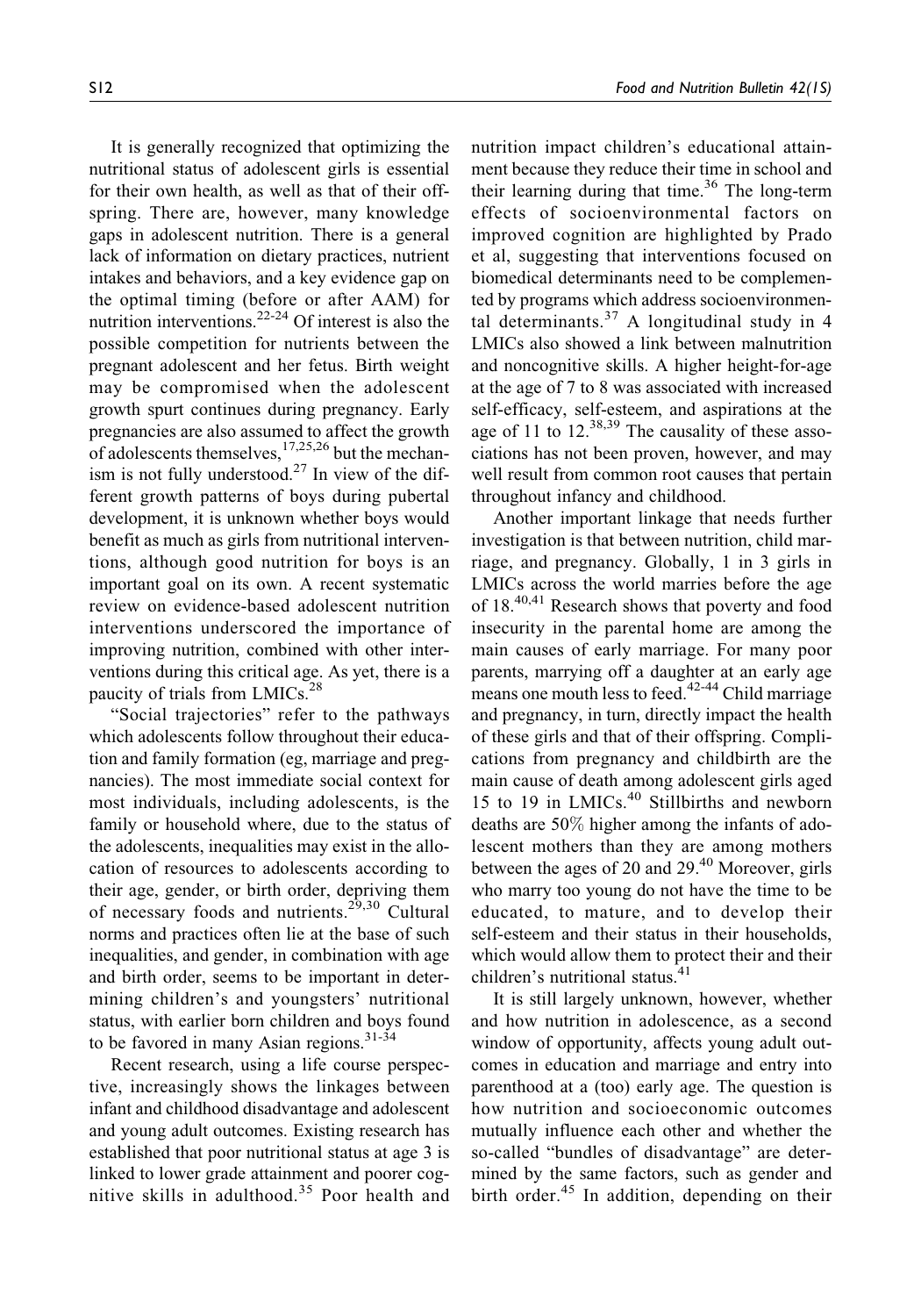status in the family or household, adolescents may be important sources of social influence and act as change agents toward healthy diets.

"Economic trajectories" focus on labor market participation and the contribution adolescents may make to the (in)formal household labor force. In general, however, the contribution of adolescents to the household economy is not made visible. The size of this contribution and its potential multiplier effects may depend on factors such as the relative scarcity of labor in family businesses, wage rates for adolescents in the labor market, the (economic) value of education, and the adolescent's gender. In brawn-based developing economies, improved nutrition may especially improve the productivity and wage rates of men and, to a lesser extent, those of women.<sup>46</sup> It is unknown how this translates into gendered labor force participation and the wage rates/productivity of adolescents and, thus, whether improved nutrition and health status contribute to the higher economic value of adolescents.

In contrast, intrahousehold resource allocation is often based on the "contribution role," indicating that the person(s) contributing most to labor or the income of the household receive more resources.29,30 An increased contribution to food supply or income may result in more favorable intrahousehold resource allocation to adolescents depending on a myriad of factors, including the gender of the adolescent and the importance of marriage and a dowry. Information on the economic returns to various types of investment in youth development is scarce, and these returns are likely to be positively correlated with investments during early childhood. The above-described potential effects of nutrition on the education of adolescents will be mediated through economic considerations, as there may be trade-offs between education, labor, and marriage trajectories. Higher wages associated with better nutrition may drive male adolescents out of school earlier than female adolescents, thus increasing the schooling of women compared to that of men, thereby leading to occupational differentiation by gender. $46$  The tradition of the bride price may augment the positive effect of female education on improved

nutrition, as higher prices are paid for better educated girls. $47$  In addition, healthier (male) adolescents from rural areas have better opportunities of finding urban jobs and may thus be more likely to migrate. On the other hand, education may also facilitate migration opportunities in the long run.<sup>48</sup> While the choice between education, local wage employment, and migration at adolescence is key to earning capacity at adulthood, these potential mechanisms and their consequences have so far received very little empirical substantiation.

In addition to education and working experience, personal preferences have a large influence on economic decision-making. Adolescence is a crucial period in the development of the brain and is especially important for the development of personal traits such as social preferences, patience, and risk aversion.<sup>49</sup> (Mal)nutrition at adolescence may therefore have persistent effects on economic decisions in later life. Thus far, research on the biological determinants of preferences has largely focused on hormonal fluctuations (in utero and during the menstrual cycle), neglecting the potentially important role of nutrition.

These seemingly parallel nutrition, social, and economic trajectories are often interlinked, and changes in, for example, the nutrition trajectory may have synergies as well as trade-offs in the other two trajectories related to health, education, family formation, and labor participation with different consequences across the life course. For instance, early marriage may be followed by early pregnancy, which in turn leads to nutritional stress before completion of a girl's own physical growth, reducing her chances of education and labor.<sup>50</sup> Household culture (such as deeply rooted food habits) and composition (such as household size, including sibling status, and family type) may affect nutritional status.<sup>51</sup> In turn, poor nutritional status is associated with noncognitive skills, psychosocial competencies, perceptions, and future aspirations. Moreover, the mechanisms underlying these links appear to be highly gendered, with important gender gaps in the link between nutrition, aspirations, and education and labor market outcomes.<sup>52</sup>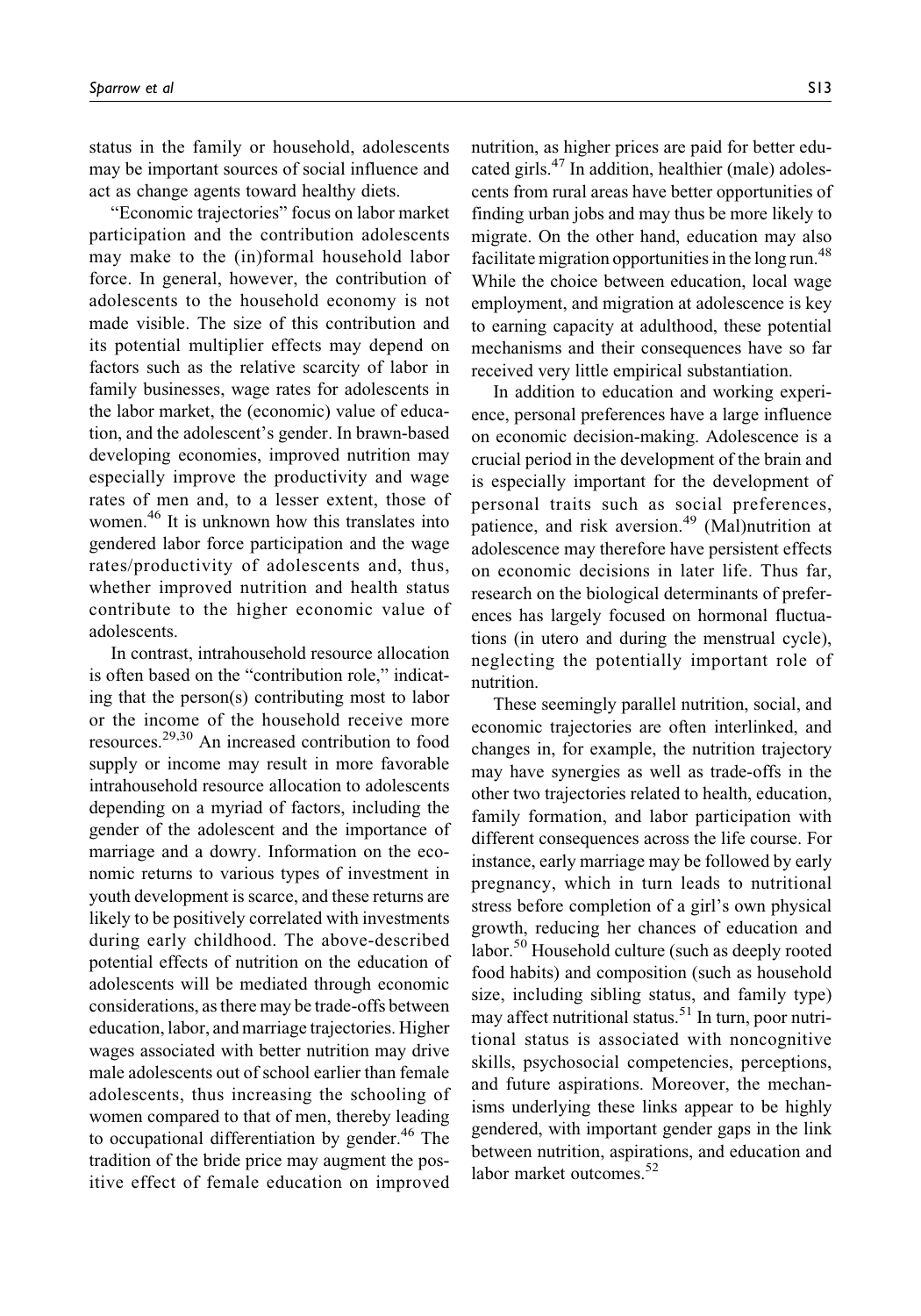In summary, increased attention to adolescent nutrition and health is needed to reverse deficiencies that occurred earlier in life, as well as to foster a healthy transition from childhood to adulthood. This should set the stage for the attainment of a sufficient educational level, earning capacity, and sound family and partner relations to enable them to protect their own and their offspring's nutrition status and prevent or delay adult-onset diet-related illnesses. A life course perspective offers the opportunity to study the multiple pathways in the nutrition, economic, and social domains and their interaction and interrelationships (Figure 1). This will provide a better understanding of the importance of the period of adolescence and the type and efficacy of nutrition interventions needed for this age group, as well as the social and economic consequences of such interventions for the health and development of this age group and their offspring, now and later in life.

# **International Research Priorities for Adolescent Nutrition**

Due to the interlinkages between the nutrition and social and economic trajectories, it is imperative to combine nutrition-specific interventions (ie, micronutrient supplementation, nutrition education, school feeding programs) with nutritionsensitive interventions addressing the root causes indirectly related to malnutrition (ie, poverty reduction programs, basic education, reproductive health literacy, gender inequalities, and the health system environment). This requires research programs that address current knowledge gaps from 3 different angles: (1) descriptive and explanatory research to identify population groups at risk by making use of (sub)nationally representative survey data, (2) intervention and discovery research to develop new strategies and provide proof-of-principle of cause and effect, and (3) implementation and program evaluation research to learn what platforms can be used and what works or does not work for this age group.

Internationally, several topics have been identified for further investigation,  $3,4,28,53,54$  including:

- $\bullet$  detailed and representative dietary intake data of adolescents and a cross-cultural validated dietary quality index for adolescents;
- $\bullet$  the impact of adolescent nutritional practices on subsequent pregnancies, pregnancy outcomes, and offspring health;
- $\bullet$  better understanding of the psychosocial drivers of food choice (eg, imprinted eating behavior, taste preferences, body image, peer pressure, and their relation to the physiology of sleep, physical activity, puberty, growth spurt, and adult health);
- $\bullet$ better understanding of the economic drivers of food choice (eg, convenience, price, marketing, and the changing food environment);
- $\bullet$  evidence on the effectiveness of scalable nutrition-specific interventions (eg, iron– folic acid supplementation and enriched food products); and
- $\bullet$  evidence on the effectiveness of scalable nutrition-sensitive interventions (eg, social safety nets, the inclusion of nutrition in adolescent reproductive health programs).

# **Formulating a Research Agenda for Indonesia**

Indonesia is home to approximately 24 million adolescent girls. According to national basic health survey (RISKESDAS) data collected in 2010, 2013, and 2018, there is little progress in the reduction of stunting and thinness among adolescents, whereas the prevalence of overweight and obesity has increased.<sup>55-57</sup> Moreover, an increase in the prevalence of anemia has been observed over the last decade, showing that 84.6% of pregnant girls aged 15 to 24 years were anemic in 2018. A supplementation program with iron–folic acid capsules targeting adolescent girls aged 12 to 18 years began in 2016 and is currently being rolled out across the country. However, the diet quality of adolescents in Indonesia is low, according to the latest Total Diet Study  $(2014)$ <sup>58</sup> Adolescents aged 13 to 18 years have the lowest protein adequacy, with the age-specific recommendation not being met by 33.5%. In addition, they consume an average daily amount of vegetables and fruits, which is only 13% to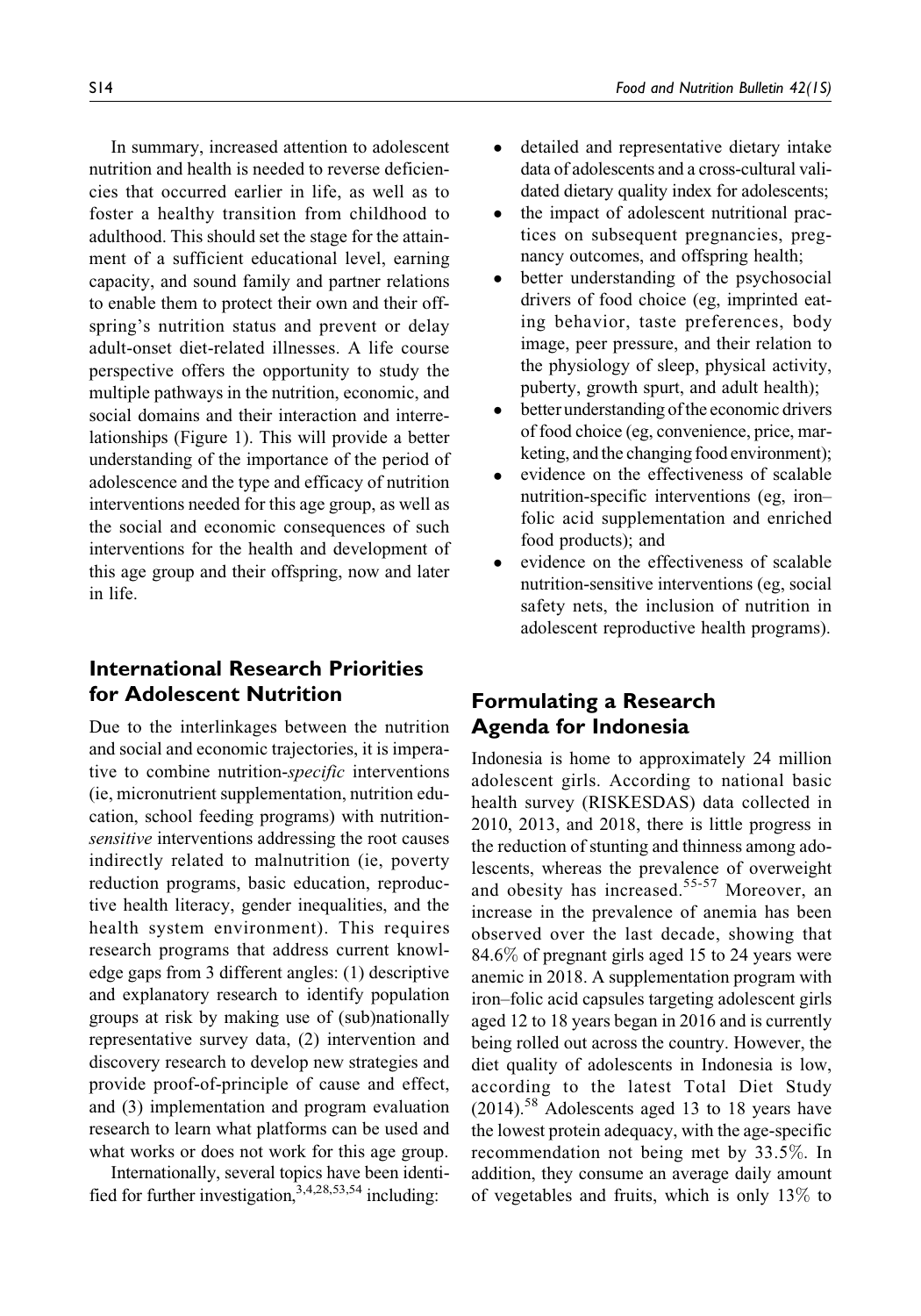15% of what is being recommended. On the other hand, 30% exceed the upper limit for fat intake and 26% exceed the upper limit for sodium intake.

The age-specific fertility rate per 1000 adolescent girls aged 15 to 19 has come down from 48 in 2012 to 36 in 2017, with 7% of 15- to 19-year-old girls being pregnant or already having given birth to a child in  $2017<sup>59</sup>$  Pregnancy and lactation pose additional nutritional stress on an adolescent girl's growing body, which forms a risk factor not only for her own health but also for that of her child. It was estimated that approximately 38.5% of pregnant girls aged 15 to 19 experience chronic energy deficit.<sup>56</sup> Malnutrition in adolescent girls is therefore a major determinant of low birth weight and stunting in babies, as well as a risk factor for complications during childbirth and perinatal mortality. In addition to national surveys, some academic research has been done on adolescent nutrition in Indonesia, but published data are scant.

In a comparison including 57 LMICs, Indonesia ranks one of the countries with the highest prevalence of stunting and thinness among adolescents aged 12 to 15, respectively. Conversely, Indonesia still ranks low in terms of the prevalence of overweight and obesity in comparison with other countries in this age group.<sup>60</sup> This suggests that Indonesia's nutrition transition is at a relatively early stage, leaving scope for a timely policy response to relieve some of its more severe symptoms. But, as yet, a research agenda that addresses the specific Indonesian context regarding adolescent nutrition has not been developed. Our objective is therefore to formulate a research agenda for adolescent nutrition in Indonesia based on extensive stakeholder engagement.

## *Listing, Selection, and Prioritization of Research Topics*

The exercise involved 3 steps. First, we identified a preliminary set of research topics and questions, based on a desk study of the academic literature and policy documents for Indonesia.

Second, a stakeholder meeting was held on adolescent nutrition in December 2018 in order to (1) raise awareness on the topic, (2) take stock of the current research landscape, (3) identify research gaps in support of adolescent nutrition policy and programming, and (4) create partnerships for research and program evaluation. The meeting was attended by 102 participants representing a broad range of stakeholders from government (the Presidential Staff Office, Ministry of Health, Ministry of Education and Culture, Ministry of National Development Planning, Ministry of Religious Affairs, Agency for the Assessment and Application of Technology [BPPT], National Population and Family Planning Board, and TNP2K), academia (Universitas Indonesia, the Center for Indonesian Medical Students' Activities, the Indonesia International Institute for Life-Sciences, the Southeast Asian Ministers of Education Regional Centre for Food and Nutrition, Universitas Sahid, Wageningen University & Research, and ISS Erasmus), UN/ nongovernmental agencies (the United Nations Children's Fund, the United Nations Population Fund, SMERU, the World Food Programme, the World Bank, GAIN, Helen Keller International, Aliansi Remaja Independen, Nutrition International, the Indonesian Nutrition Society (PER-SAGI), Foodbank of Indonesia, and the Center for Indonesia's Strategic Development Initiatives), and the private sector (Indofood, Unilever, Frisian Flag, the Indonesian Food & Beverage Association [GAPMMI], Choices International Foundation, and Japfa Comfeed).

During the stakeholder meeting, a number of topics relating to adolescent nutrition in Indonesia were identified as important and requiring further research. Moreover, the preliminary research topics and questions were addressed in plenary presentations and focus group discussions.

Third, we conducted an online survey to assess the relevance of the research questions among the stakeholders who attended the workshop  $(n = 92)$ . The research questions were refined based on the input from the stakeholder meeting. The survey was conducted in May to June 2019 and it took respondents 20 to 30 minutes to complete the set of 10 questions. The first question concerned the type of research respondents would prioritize. The survey then asked respondents to indicate the level of priority of research themes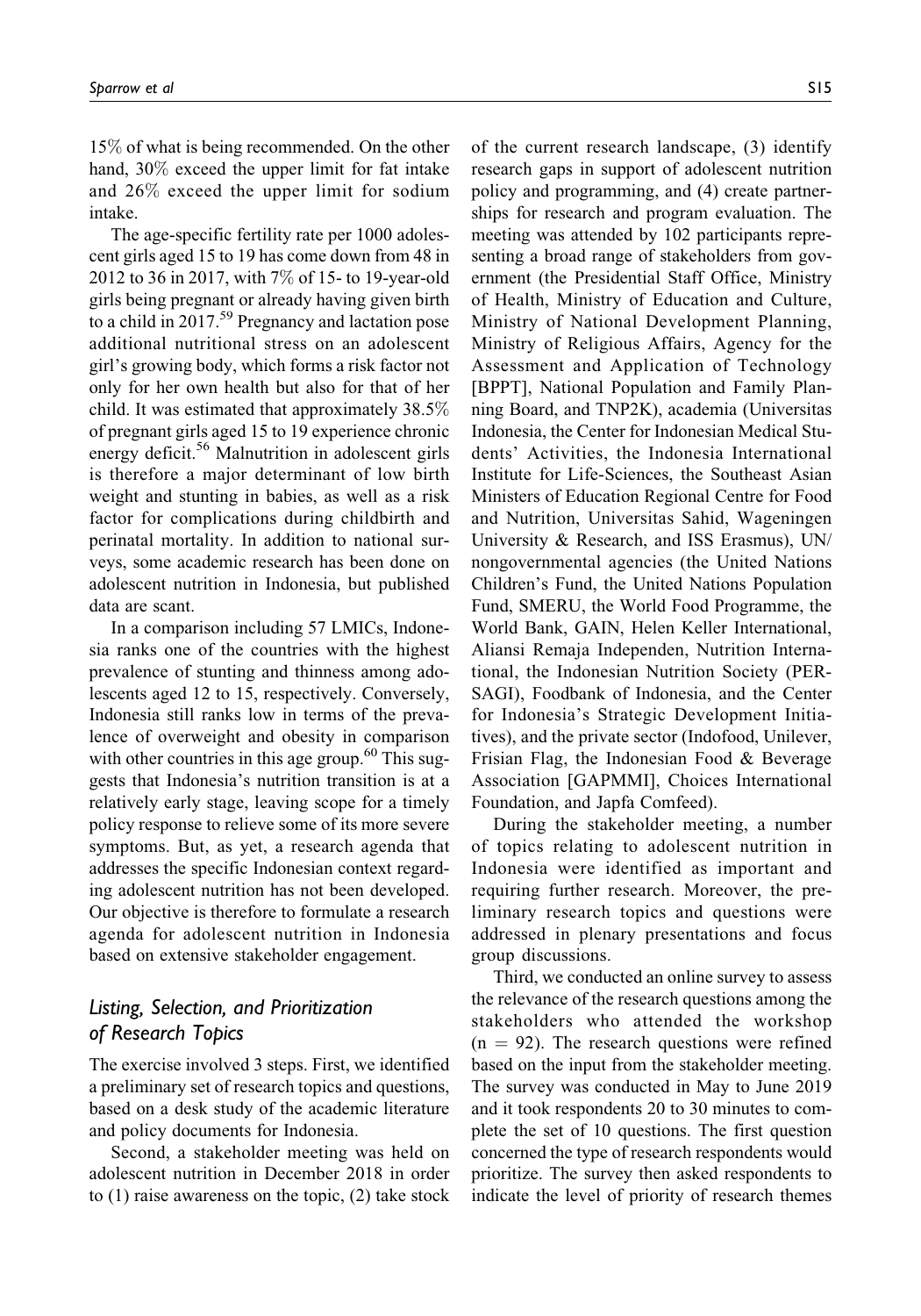| Overall<br>rank | Descriptive and explanatory research                                                                                                                |
|-----------------|-----------------------------------------------------------------------------------------------------------------------------------------------------|
| 6               | Role of the sociocultural environment (eg, ethnicity, urban/rural, family structure) on dietary<br>intake and nutritional status                    |
| 9               | Insight into the link between nutrition and behavioral/mental disorders and self-esteem<br>(eg, body image, peer pressure, well-being, depression)  |
| $\mathbf{H}$    | Nationally representative time trends in nutritional status and its determinants                                                                    |
| 14              | Impact of social media use on nutrition behavior and outcomes                                                                                       |
| 18              | Effects of migration within Indonesia on dietary patterns                                                                                           |
| 19              | Effects of economic and social globalization on dietary patterns and nutritional status                                                             |
| 20              | Long-term impact of nutritional status during adolescence on socioeconomic outcomes                                                                 |
| 21              | Relationship between nutritional status and pubertal onset and vice versa                                                                           |
| Rank            | Intervention and discovery research                                                                                                                 |
| I               | Long-term impact of adolescent nutrition on health as an adult (eg, metabolic syndrome, bone health)                                                |
| 3               | Insight into the etiology of anemia in adolescent boys and girls (eg, iron deficiency, other nutritional<br>factors, infectious diseases, genetics) |
| 5               | Eating preferences and how to influence these                                                                                                       |
| 7               | Insight into physical (in)activity patterns and how to change these to curb increase<br>in overweight/obesity                                       |
| 8               | Developing a dietary quality index for Indonesian adolescents                                                                                       |
| 15              | Effect of nutritional interventions on life aspirations, self-esteem, and girls' agency                                                             |
| 16              | Role of nutrition during adolescence on brain development                                                                                           |
| 17              | Timing of interventions during adolescence to improve linear growth                                                                                 |
| 21              | Effect of nutritional interventions on education, age at marriage, and labor participation                                                          |
| Rank            | Implementation and program evaluation research                                                                                                      |
| $\overline{2}$  | Effectiveness of behavior change communication programs on nutritional status                                                                       |
| 4               | Effectiveness of multi-micronutrients vs iron/folic acid supplementation                                                                            |
| 10              | How to create sustained healthy eating trends (eg, using social media, role models, chefs,<br>peer-to-peer education)                               |
| 12              | How to shape a healthy food environment in and around schools                                                                                       |
| $\overline{13}$ | Evaluation of iron/folic acid supplementation program                                                                                               |
| 21              | Implementation and evaluation of a nutritional safety net program for adolescents living<br>in the poorest families                                 |

#### **Table 1.** Ranking of Research Topics.

for the next 3 to 5 years. This also involved the ranking of 23 research questions based on the stakeholder workshop. The questions were categorized by (1) descriptive and explanatory research, (2) intervention and discovery research, and (3) implementation and program evaluation research. The survey ended with a question about the sector in which respondents were actively engaged.

### *Results of the Survey*

The survey saw a 29% response rate ( $n = 27$ ): 70% from academia, 11% from government, and

19% from civil society and nongovernmental organizations. We first asked a set of general questions as to what research on adolescent nutrition deserved the highest priority. Over half (51%) of the respondents prioritized research on implementation and program evaluation concerning adolescent nutrition in Indonesia, while 30% preferred descriptive and explanatory research and 19% placed priority with intervention and discovery research. However, when we followed up with specific topics for each of these broad research areas, a more nuanced picture emerged, with intervention and discovery research taking a more prominent standing.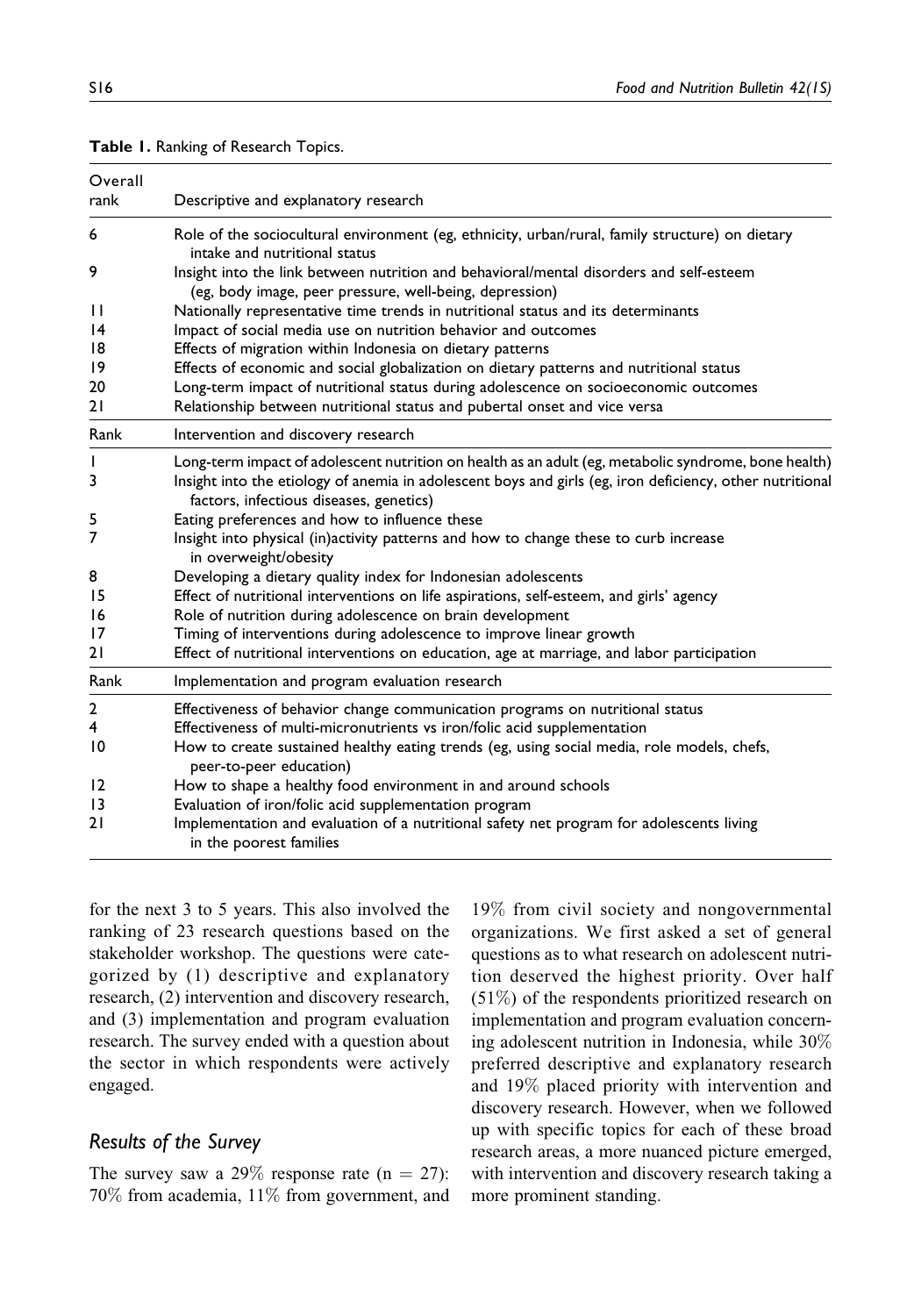Table 1 reports the ranking of all the research questions categorized according to (1) descriptive and explanatory research, (2) intervention and discovery research, and (3) implementation and program evaluation research. The top 10 prioritized research topics for Indonesian adolescents by the respondents were:

- 1. the long-term impact of adolescent nutrition on their health as an adult (eg, metabolic syndrome, bone health);
- 2. the effectiveness of behavior change communication programs on nutritional status;
- 3. insight into the etiology of anemia in adolescent boys and girls (eg, iron deficiency, other nutritional factors, infectious diseases, genetics);
- 4. the effectiveness of multi-micronutrients versus iron/folic acid supplementation;
- 5. eating preferences and how to influence these;
- 6. the role of the sociocultural environment (eg, ethnicity, urban/rural, family structure, gender) on dietary intake and nutritional status;
- 7. insight into physical (in)activity patterns and how to change these to curb the increase in overweight/obesity;
- 8. developing a dietary quality index for Indonesian adolescents;
- 9. insight into the link between nutrition and behavioral/mental disorders and self-esteem (eg, body image, peer pressure, well-being, depression); and
- 10. how to create sustained healthy eating trends (eg, using social media, role models, chefs, peer-to-peer education).

# **Conclusion**

Indonesia is currently on the verge of undergoing a major nutrition transition, which can be expected to result in a rapid increase of overnutrition, on top of unresolved undernutrition and micronutrient deficiencies. Investing in adolescent nutrition is one of the cornerstones of creating a healthy generation. Due to the interrelationships between the nutritional, social, and economic trajectories during adolescence, nutrition-specific interventions alone will not be sufficient to curb the looming consequences of the nutrition transition. Integrated nutrition programs coupled with behavior change aimed at shifting adolescents away from adverse dietary habits are urgently required.

The current knowledge gaps in the nutritional situation of adolescents living in Indonesia prohibit evidence-based action, although some information can be extrapolated from younger children and older women. But, unless the interactions between nutrition, social, and economic life trajectories within the Indonesian context are well understood, intervention programs aiming to improve public health nutrition during adolescence are doomed to fail. The research agenda presented here supports the need to fill the knowledge gaps in the current understanding of the nutrition situation of Indonesian adolescents. While investment in integrated nutrition programs for this age group is warranted, in-depth studies should question the best intervention strategies, modes of delivery, and long-term outcomes. In parallel, nationwide and disaggregated data should be analyzed to investigate associations and trends over time and identify vulnerable groups. We hope that this research agenda will be of help to academia, governmental and nongovernmental workers, and private sector to prioritize and align their research activities into a collective effort to address adolescent nutrition. The next generation of Indonesian adolescents should be able to nourish themselves healthily, without placing a burden on their physical, social, and economic development.

#### **Authors' Note**

G.S., R.A., A.M.-B., and R.S. performed the desk study. All authors, with the exception of H.B., participated in the stakeholder workshop. A.M.-B., H.B., and R.S. developed and conducted the online survey. A.M.-B., R.S., and M.R. drafted the first version of the paper, and all authors contributed to subsequent versions of the paper.

#### **Acknowledgments**

The authors would like to thank Izwardy Doddy (former Director of Nutrition at the Ministry of Health),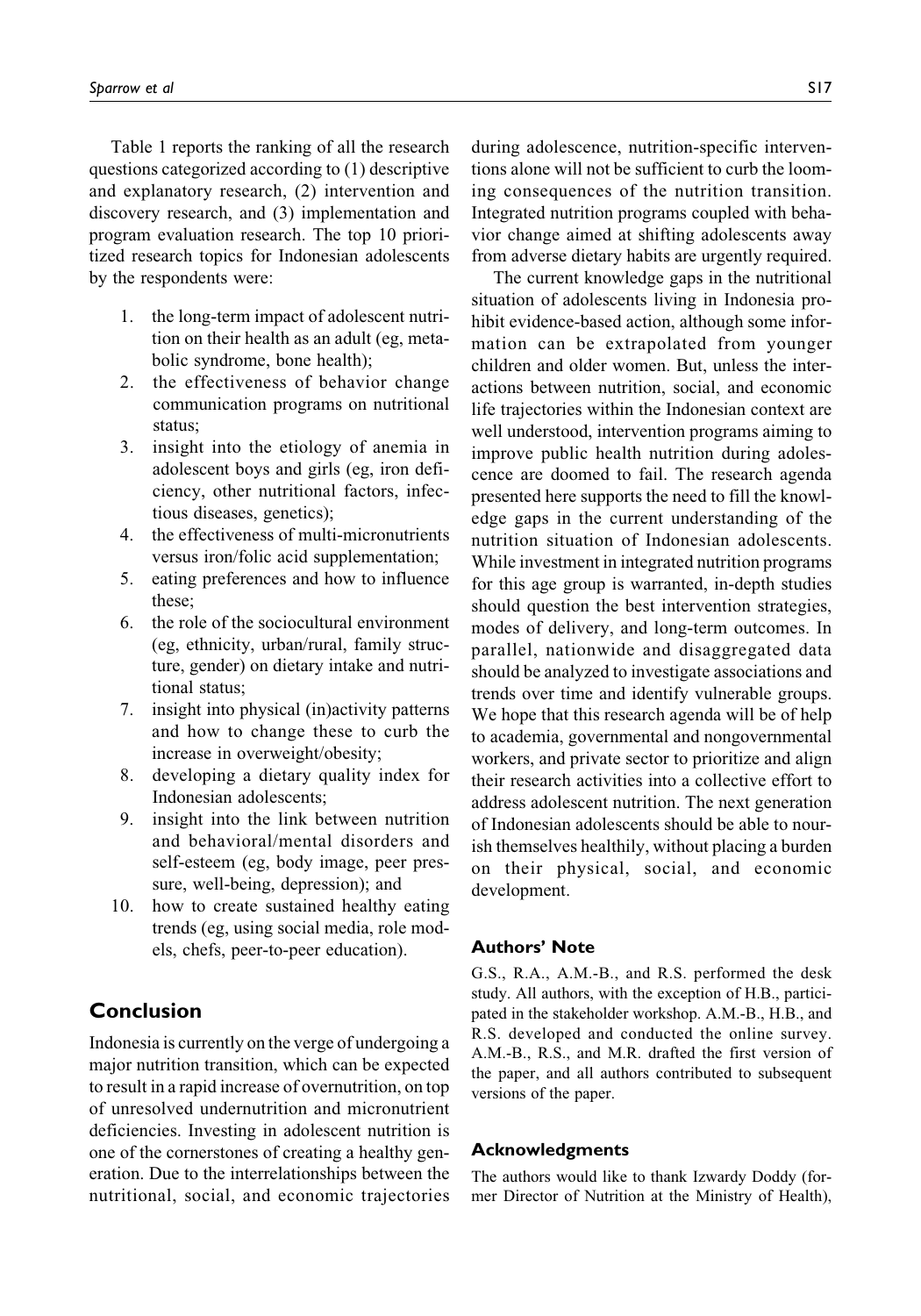Nutrition International, UNICEF, and GAIN for their keen partnership in organizing the workshop.

#### **Declaration of Conflicting Interests**

The author(s) declared no potential conflicts of interest with respect to the research, authorship, and/or publication of this article.

### **Funding**

The author(s) disclosed receipt of the following financial support for the research, authorship, and/or publication of this article: This document was developed with the support of the Royal Dutch Academy of Arts and Sciences (KNAW) under the Scientific Program Indonesia—the Netherlands, grant no. ANGIN 2017-017, and is a collaboration between the Division of Human Nutrition and Health, Wageningen University & Research; the International Institute of Social Studies (ISS), Erasmus University Rotterdam; Universitas Indonesia; the SMERU Research Institute; the National Team for the Acceleration of Poverty Reduction (TNP2 K); and the Global Alliance for Improved Nutrition (GAIN).

### **ORCID iDs**

Robert Sparrow **b** [https://orcid.org/0000-0001-8613-](https://orcid.org/0000-0001-8613-0495) [0495](https://orcid.org/0000-0001-8613-0495)

Rina Agustina [https://orcid.org/0000-0002-8464-](https://orcid.org/0000-0002-8464-1037) [1037](https://orcid.org/0000-0002-8464-1037)

Alida Melse-Boonstra [https://orcid.org/0000-0001-](https://orcid.org/0000-0001-8406-7592) [8406-7592](https://orcid.org/0000-0001-8406-7592)

#### **References**

- 1. Sheehan P, Sweeny K, Rasmussen B, et al. Building the foundations for sustainable development: a case for global investment in the capabilities of adolescents. Lancet. 2017;390(10104):1792-1806. doi:10.1016/S0140-6736(17)30872-3
- 2. Akseer N, Al-Gashm S, Mehta S, Mokdad A, Bhutta ZA. Global and regional trends in the nutritional status of young people: a critical and neglected age group. Ann N Y Acad Sci. 2017; 1393(1):3-20. doi:10.1111/nyas.13336
- 3. Bhutta ZA, Lassi ZS, Bergeron G, et al. Delivering an action agenda for nutrition interventions addressing adolescent girls and young women: priorities for implementation and research. Ann N Y Acad Sci. 2017;1393(1):61-71. doi:10.1111/nyas.13352
- 4. Black RE, Victora CG, Walker SP, et al. Maternal and child undernutrition and overweight in lowincome and middle-income countries. Lancet.

2013;382(9890):427-451. doi:10.1016/S0140- 6736(13)60937-X

- 5. Mboi N, Murty Surbakti I, Trihandini I, et al. On the road to universal health care in Indonesia, 1990– 2016: a systematic analysis for the Global Burden of Disease Study 2016. Lancet. 2018;392(10147): 581-591. doi:10.1016/S0140-6736(18)30595-6
- 6. Larson RW. Globalization, societal change, and new technologies: what they mean for the future of adolescence. J Res Adolescence. 2002;12(1): 1-30. doi.org/10.1111/1532-7795.00023
- 7. Patton GC, Sawyer SM, Santelli JS, et al. Our future: a Lancet commission on adolescent health and wellbeing. Lancet. 2016;387(10036):2423-2478. doi. org/10.1016/S0140-6736(16)00579-1
- 8. Madjdian DS, Azupogo F, Osendarp SJM, Bras H, Brouwer ID. Socio-cultural and economic determinants and consequences of adolescent undernutrition and micronutrient deficiencies in LMICs: a systematic narrative review. Ann N Y Acad Sci. 2018;1416(1):117-139. doi:10.1111/nyas.13670
- 9. Tanner J. Growth at Adolescence. Thomas Springfield; 1962.
- 10. Hughes IA, Kumanan M. A wider perspective on puberty. Mol Cell Endocrinol. 2006;254-255:1-7. doi:10.1016/j.mce.2006.04.014
- 11. Martos-Moreno GÁ, Chowen JA, Argente J. Metabolic signals in human puberty: effects of over and undernutrition. Mol Cell Endocrinol. 2010;324(1- 2):70-81. doi:10.1016/j.mce.2009.12.017
- 12. Worthman C. Evolutionary perspectives on the onset of puberty. In: Trevathan W, Smith E, McKenny J, eds. Evolutionary Medicine. Oxford University Press; 1999:135-163.
- 13. Schlüssel MM, Silva AA, Pérez-Escamilla R, Kac G. Household food insecurity and excess weight/ obesity among Brazilian women and children: a life-course approach. Cad Saude Publica. 2013; 29(2):219-226. doi:10.1590/s0102-311x20130002 00003
- 14. Tanner J. Fetus Into Man: Physical Growth From Conception to Maturity. Harvard University Press; 1990.
- 15. Mishra GD, Cooper R, Tom SE, Kuh D. Early life circumstances and their impact on menarche and menopause. Women's Health. 2009;5(2):175-190. doi:10.2217/17455057.5.2.175
- 16. Onland-Moret NC, Peeters PHM, Van Gils CH, et al. Age at menarche in relation to adult height: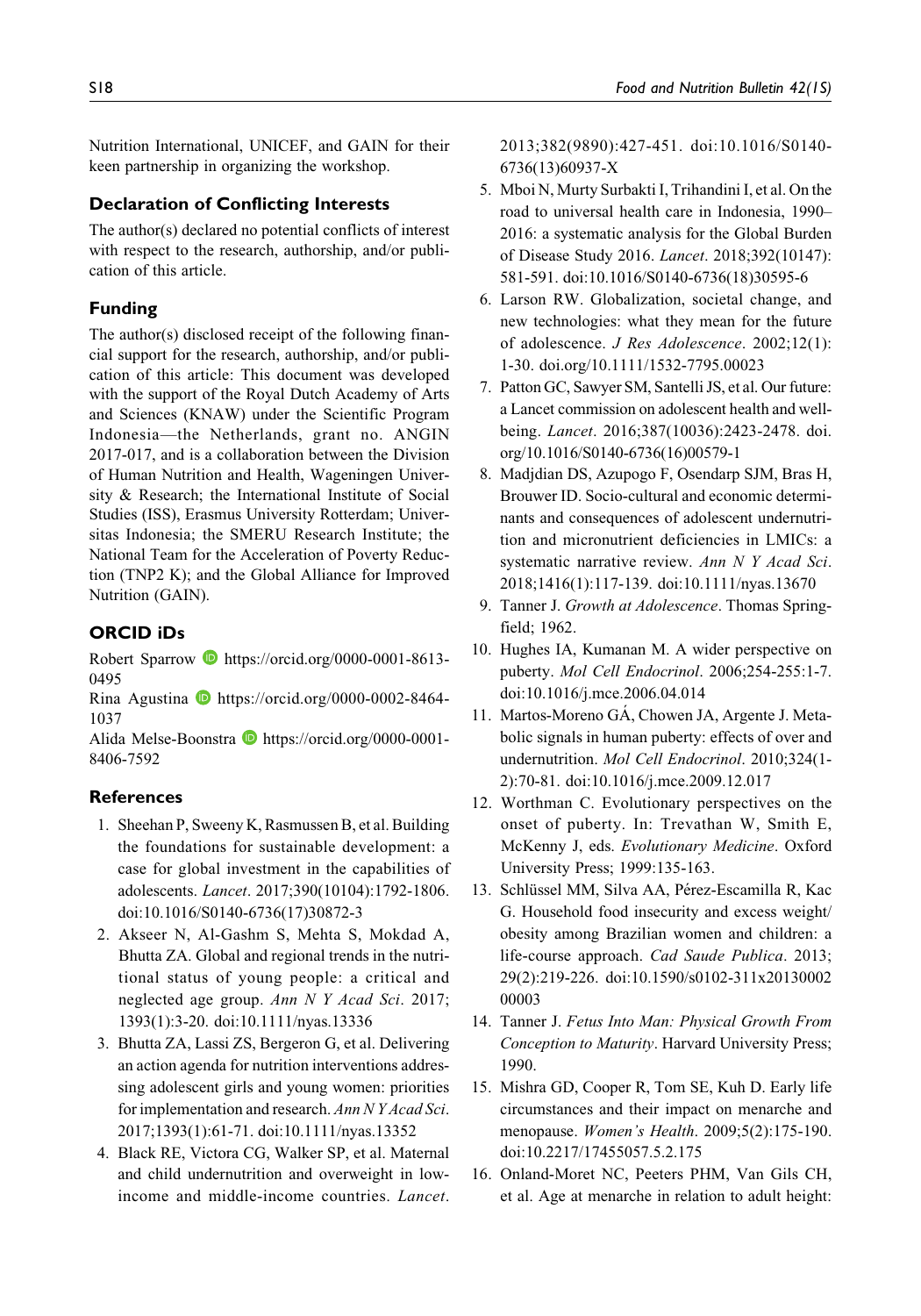the EPIC study. Am J Epidemiol.  $2005;162(7)$ : 623-632. doi:10.1093/aje/kwi260

- 17. Gigante DP, Rasmussen KM, Victora CG. Pregnancy increases BMI in adolescents of a population-based birth cohort. J Nutr. 2005; 135(1):74-80. doi:10.1093/jn/135.1.74
- 18. Adeyinka DA, Oladimeji O, Adekanbi TI, Adeyinka FE, Falope Y, Aimakhu C. Outcome of adolescent pregnancies in southwestern Nigeria: a case-control study. J Matern Neonatal Med. 2010; 23(8):785-789. doi:10.3109/14767050903572166
- 19. Borja JB, Adair LS. Assessing the net effect of young maternal age on birthweight. Am J Hum Biol. 2003;15(6):733-740. doi:10.1002/ajhb.10220
- 20. Suebnukarn K, Phupong V. Pregnancy outcomes in adolescents  $\leq$ 15 years old. J Med Assoc Thailand. 2005;88(12):1758-1762.
- 21. Hollins-Martin C, Van den Akker O, Martin C, Preedy V. Handbook of Diet and Nutrition in the Menstrual Cycle, Periconception and Fertility. Wageningen Academic Publishers; 2014.
- 22. Story M, Neumark-Sztainer D, French S. Individual and environmental influences on adolescent eating behaviors. J Am Diet Assoc. 2002;102(3 suppl): S40-S51. doi:10.1016/s0002-8223(02)90421-9
- 23. Leroy JL, Ruel M, Habicht JP. Critical windows for nutritional interventions against stunting.  $AmJ$ Clin Nutr. 2013;98(3):854-855. doi:10.3945/ajcn. 113.066647
- 24. World Health Organization. Health for the World's Adolescents: A Second Chance in the Second Decade. WHO; 2012.
- 25. Kalanda BF, Verhoeff FH, Brabin BJ. Chronic malnutrition in pregnant adolescents in rural Malawi: an anthropometric study. Acta Obstet Gynecol Scand. 2006;85(1):33-39. doi:10.1080/ 00016340500334869
- 26. Rah JH, Christian P, Shamim AA, Arju UT, Labrique AB, Rashid M. Pregnancy and lactation hinder growth and nutritional status of adolescent girls in rural Bangladesh. J Nutr. 2008;138(8): 1505-1511. doi:10.1093/jn/138.8.1505
- 27. Sowers MF, Scholl T, Harris L, Jannausch M. Bone loss in adolescent and adult pregnant women. Obstet Gynecol. 2000;96(2):189-193. doi:10.1016/S0029-7844(00)00903-0
- 28. Lassi ZS, Moin A, Das JK, Salam RA, Bhutta ZA. Systematic review on evidence-based adolescent

nutrition interventions. Ann N Y Acad Sci. 2017; 1393(1):34-50. doi:10.1111/nyas.13335

- 29. Luo W, Zhai F, Jin S, Ge K. Intra-household food distribution: a case of eight provinces in China. Asia Pac J Clin Nutr. 2001;10(suppl): S19-S28.
- 30. Engle PL, Nieves I. Intra-household food distribution among Guatemalan families in a supplementary feeding program: behavior patterns. Soc Sci Med. 1993;36(12):1605-1612. doi:10.1016/0277- 9536(93)90349-9
- 31. Fledderjohann J, Agrawal S, Vellakkal S, et al. Do girls have a nutritional disadvantage compared with boys? Statistical models of breastfeeding and food consumption inequalities among Indian siblings. PLoS One. 2014;9(9):e107172. doi:10.1371/ journal.pone.0107172
- 32. Haddad L. Women's status: levels, determinants, consequences for malnutrition, interventions, and policy. Asian Dev Rev. 1999;17(1-2):96-131.
- 33. Behrman JR. Nutrition, health, birth order and seasonality. Intrahousehold allocation among children in rural India. J Dev Econ. 1988;28(1):43-62.
- 34. Horton S. Birth order and child nutritional status: evidence from the Philippines. Econ Dev Cult Change. 1988;36(2):341-354.
- 35. Maluccio JA, Hoddinott J, Behrman JR, Martorell R, Quisumbing AR, Stein AD. The impact of improving nutrition during early childhood on education among Guatemalan adults. Econ J. 2009;119(537):734-763. doi:10.1111/j.1468- 0297.2009.02220.x
- 36. Glewwe P, Miguel E. The impact of child health and nutrition on education in less developed countries. In: Rodrick D, Rosenzweig M, eds. Handbook of Development Economics. Elsevier; 2008: 3561-3606.
- 37. Prado EL, Sebayang SK, Apriatni M, et al. Maternal multiple micronutrient supplementation and other biomedical and socioenvironmental influences on children's cognition at age 9–12 years in Indonesia: follow-up of the SUMMIT randomised trial. Lancet Glob Health. 2017;5(2): e217-e228. doi:10.1016/S2214-109X(16)30354-0
- 38. Dercon S, Sánchez A. Height in mid childhood and psychosocial competencies in late childhood: evidence from four developing countries. Econ Hum Biol. 2013;11(4):426-432. doi:10.1016/j. ehb.2013.04.001